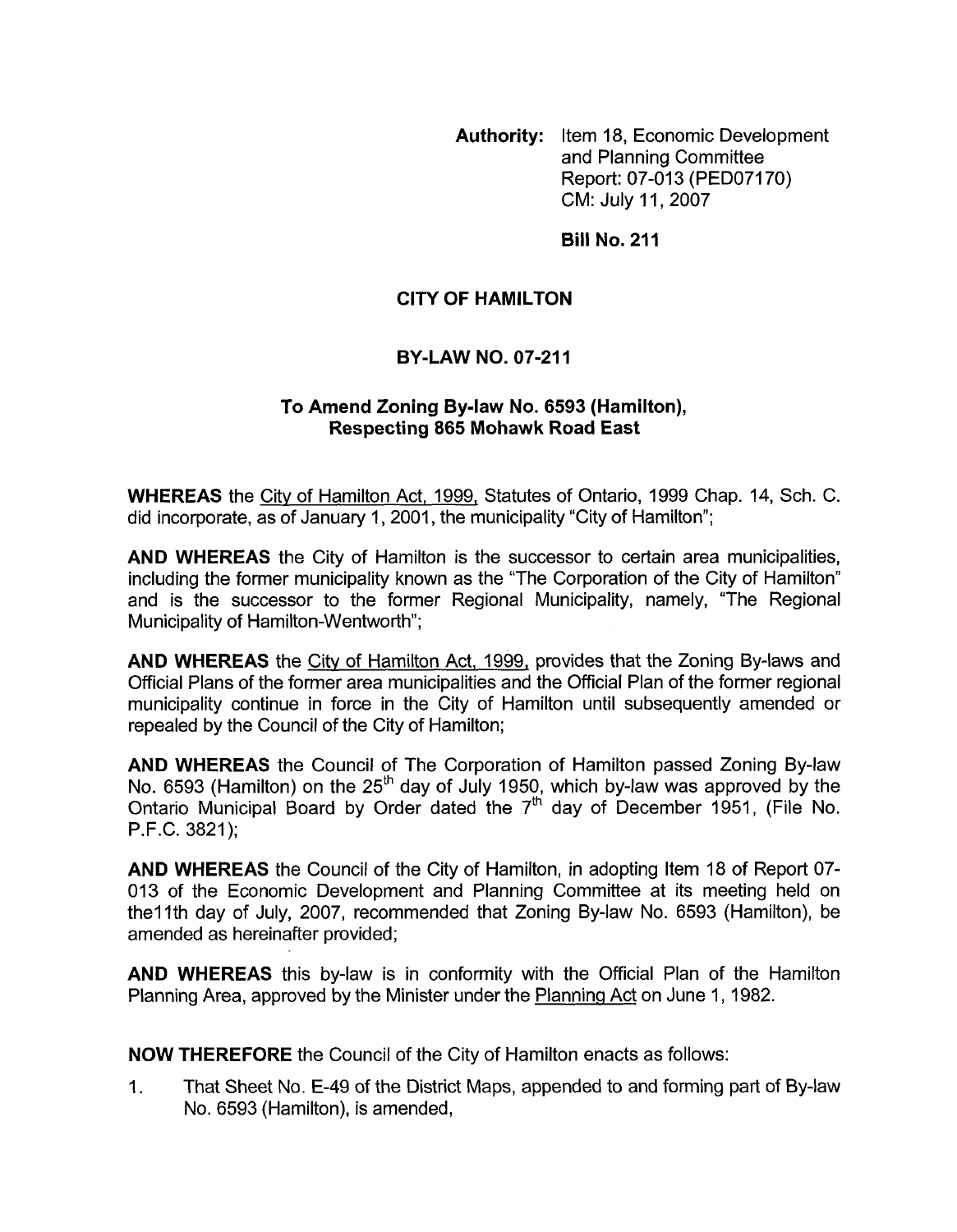# **Bylaw Respecting 865 Mohawk Road East (Page 2 of 4)**

(a) by changing the zoning from the "C" (Urban Protected Residential, Etc.) District to the "H-'H'/S-1579" (Community Shopping and Commercial, Etc. - Holding) District, Modified,

on the lands the extent and boundaries of which are shown on a plan hereto annexed as Schedule "A".

- 2. That the "H" (Community Shopping and Commercial, Etc.) District provisions, as contained in Section 14 of Zoning By-law No. 6593, be modified to include the following special requirements:
	- $(a)$ That notwithstanding Subsection 14(1) of Zoning By-law No. 6593, a maximum of 14 dwelling units in the same building with commercial uses located on the ground floor shall be permitted.
	- $(b)$ That notwithstanding Subsection 14(2), of Zoning By-law No. 6593, no building or structure shall exceed three storeys or 13.0 metres in height.
	- $(c)$ That notwithstanding Subsection 14(3)(i) of Zoning By-law No. 6593, no front yard is required.
	- $(d)$ That notwithstanding Subsection 14(3)(ii) of Zoning By-law No. 6593, a minimum setback of 9.0m shall be required from a residential district.
	- $(e)$ That notwithstanding Subsection 18A(7) of Zoning By-law No. 6593, every required parking space, other than a parallel parking space, shall have dimensions not less than 2.6 metres wide and 5.5 metres long.
	- $(f)$ That notwithstanding Subsection 18A(1) of Zoning By-law No. 6593, no loading space shall be required for a use permitted under Subsection 2(a) of this By-law.
	- $(g)$ That Subsection 18A(11)(b) of Zoning By-law No. 6593 shall not apply.
	- $(h)$ That notwithstanding Subsection 18A(26) of Zoning By-law No. 6593, an access driveway shall be located not less than 1.5 metres from the common boundary with a residential district.
- 3. That the 'H' symbol, may be removed by a further amendment to this By-law, at such time as the owner submits a signed Record of Site Condition (RSC) to the satisfaction of the Director of Planning, including an acknowledgement of receipt of the RSC by the Ministry of the Environment. The owner must also submit an acoustical report prepared by a qualified Professional Engineer to the satisfaction of the Director of Planning that shall investigate the noise levels on the site and determine the noise control measures that are satisfactory to the City of Hamilton in meeting the Ministry of the Environment's recommended sound level limits.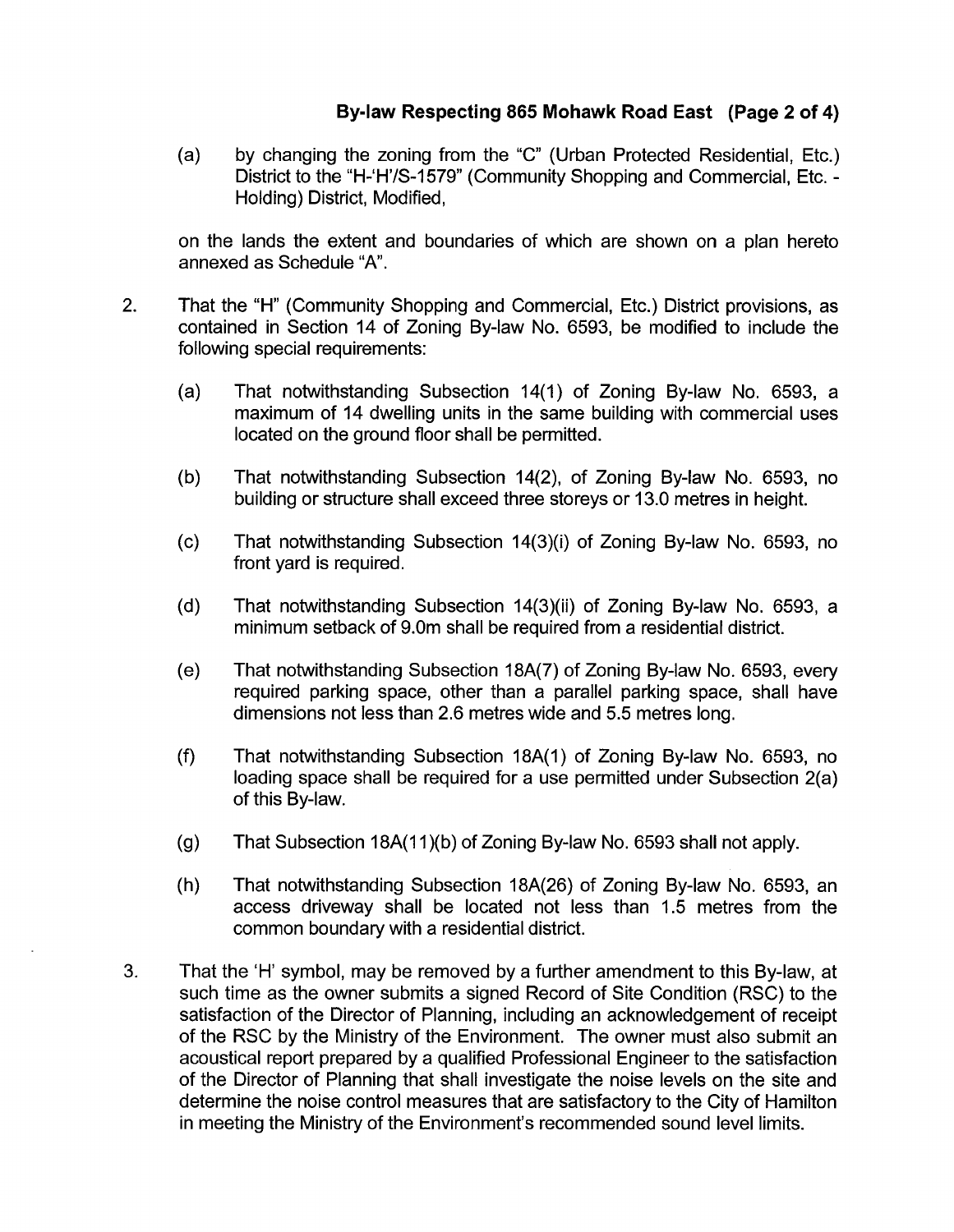# **Bylaw Respecting 865 Mohawk Road East (Page 3 of 4)**

- **4.** Zoning By-law No. 6593 (Hamilton) is amended by adding this By-law to Section 19B as Schedule S-1579.
- **5.** No building or structure shall be erected, altered, extended or enlarged, nor shall any building or structure or part thereof be used, nor shall any land be used, except in accordance with the "H/S-1579" (Community Shopping and Commercial, Etc.) District, provisions, subject to the special requirements referred to in Sections 2 and 3.
- 6. The Clerk is hereby authorized and directed to proceed with the giving of notice of the passing of this by-law, in accordance with the Planninq Act.

**PASSED and ENACTED** this 11<sup>th</sup> day of July, 2007.

Fred Eisenberger

AND ARRESTS OF

tevin C. Christenson Mayor **Mayor** City Clerk

ZAC-06-37